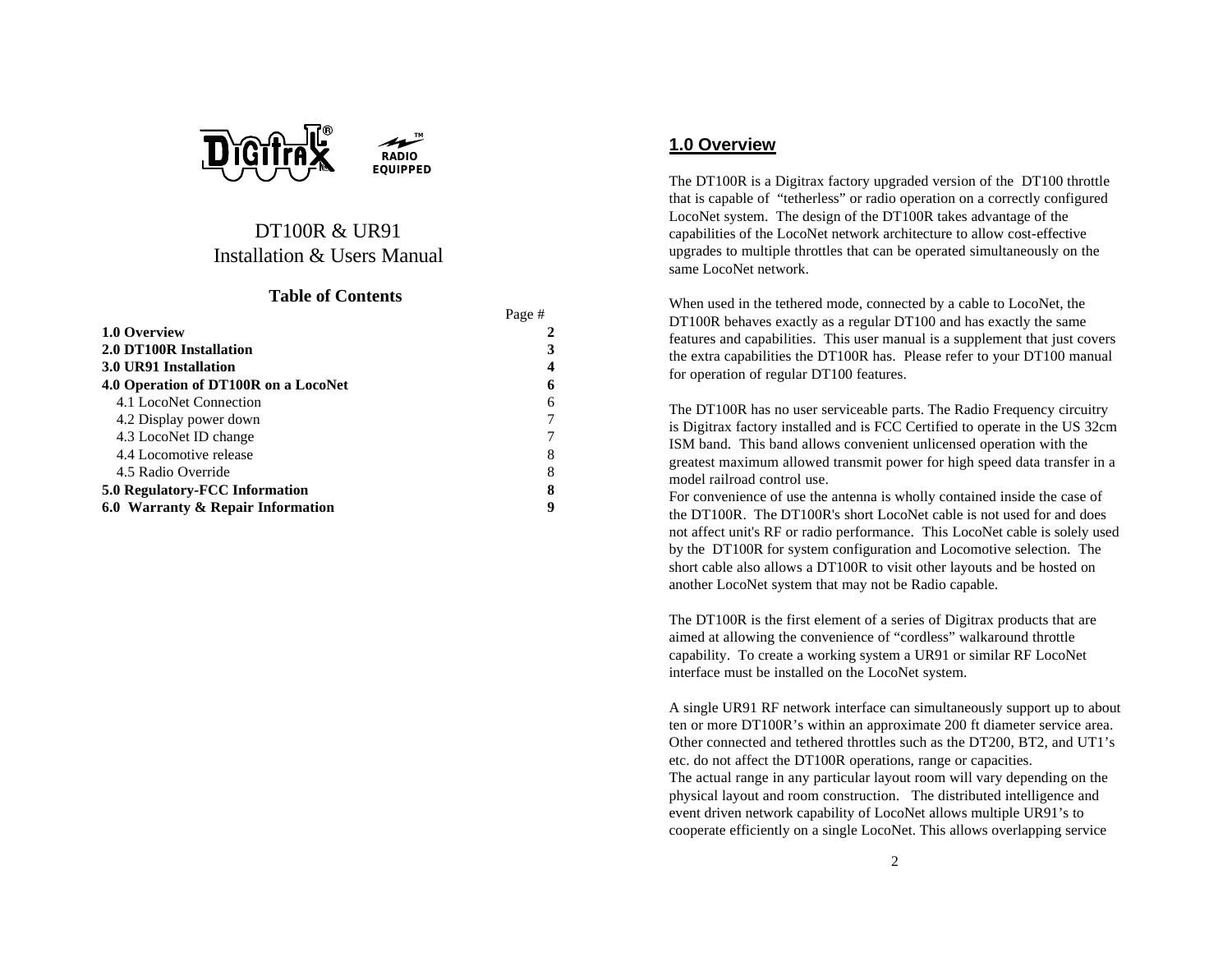areas, increased service coverage and increased reliability from space diversity. This is similar to the way radio towers are used to expand cellular telephone coverage.

The aim of the DT100R and UR91 pair is intermediate range and low-cost walkaround throttle and controller solutions for home and club layouts. To allow lowest cost, the DT100R operates as a simplex or one-way transmitter and uses its cable connection to establish initial locomotive address selection. After a DT100R has selected a locomotive, it may then be untethered and will automatically revert to radio operation for all subsequent, speed, direction, function and turnout commands. A DT100R can release a locomotive and power the layout on and off whilst untethered. As with any sensible locomotive operations, even the prototypes!, it is recommended that the engineer pay attention to his train movements and be aware of the location and state of the units under his care.

The DT100R will operate with normal 9V Alkaline cells and will also operate with either 9V or 7.2V rechargeable NiCad batteries. Normal usage will give typically 20 or more hours of tetherless operations on a fresh battery. When the DT100R is connected to a powered LocoNet it will not use its RF section and can draw all its power requirements from the network.

*Note that the DT100R and UR91 are RF products and may only be used in countries that these units have been tested for and Certified or Type Approved for sale and operation. Use in areas that have not been given approval may result in interference to other critical radio services and substantial penalties. Please see Regulatory section later in this manual for specifics.*

### **2.0 DT100R Installation**

There is no installation required for a DT100R. The LocoNet that it is to operate on will need to have an installed and operating UR91 unit to enable tetherless operations. To operate the radio capability the DT100R will need a battery installed with correct polarity and at least 6.0V to 9.6V terminal voltage. See the UR91 instructions for setup and testing information. There are no user adjustments to the DT100R.

### **3.0 UR91 Installation**

When the UR91 is being added to a LocoNet system it is a good procedure to perform a quick survey of the operating area to check reception and performance.

Performance Check: To verify correct system operation we recommend simple testing similar to that outlined here. Unpack the UR91 and unbend vertically its two small flexible antennas at the rear . Spread the 2 antennas about 20 degrees apart. If the system supports more than 3 tethered throttles we recommend powering the UR91 via the extra 2.0mm +12V DC power jack on the side. Connect the system's LocoNet cable to one of the **rear** LocoNet 6 pin connectors. You may "daisy chain" the LocoNet backbone wiring through the UR91.

Always remember to site sufficient LocoNet plug-in jacks around the layout to allow concurrent operations of tethered throttles. This also allows operators/engineers the choice to reconnect conveniently if for example they feel they have no control due to low battery power etc.

1) Temporarily install the UR91 on the LocoNet at a central location that will likely provide best coverage within a roughly 200' diameter circle. Remove all loco's from the layout and power up the layout and track. The Green LED on the UR91 should be lit indicating the UR91 has passed it internal self-tests and is ready to receive RF wireless data.

2) Connect the DT100R to the LocoNet with its cord and select loco address "00" for the analog loco. Select the analog loco speed to 99% or full speed. Connect a bi-color LED indicator lamp across powered track. The bicolor resistor led supplied with the Digitrax test kit is ideal for this. For extra convenience, consider adding alligator clips to the leads. Change the direction of the address "00" loco and confirm that the LED changes color from mainly green to mainly red and vice-versa. This confirms we are communicating with the system and the LED color reversal will be used as a convenient indicator when we unplug and change to radio operation.

3) Unplug the DT100R and move about the service area, changing the direction of address "00" and watching the LED indicator to verify the system responds correctly. It is good practice to walk around the whole service area to see if any RF "blind spots" may exist. Move the bicolor LED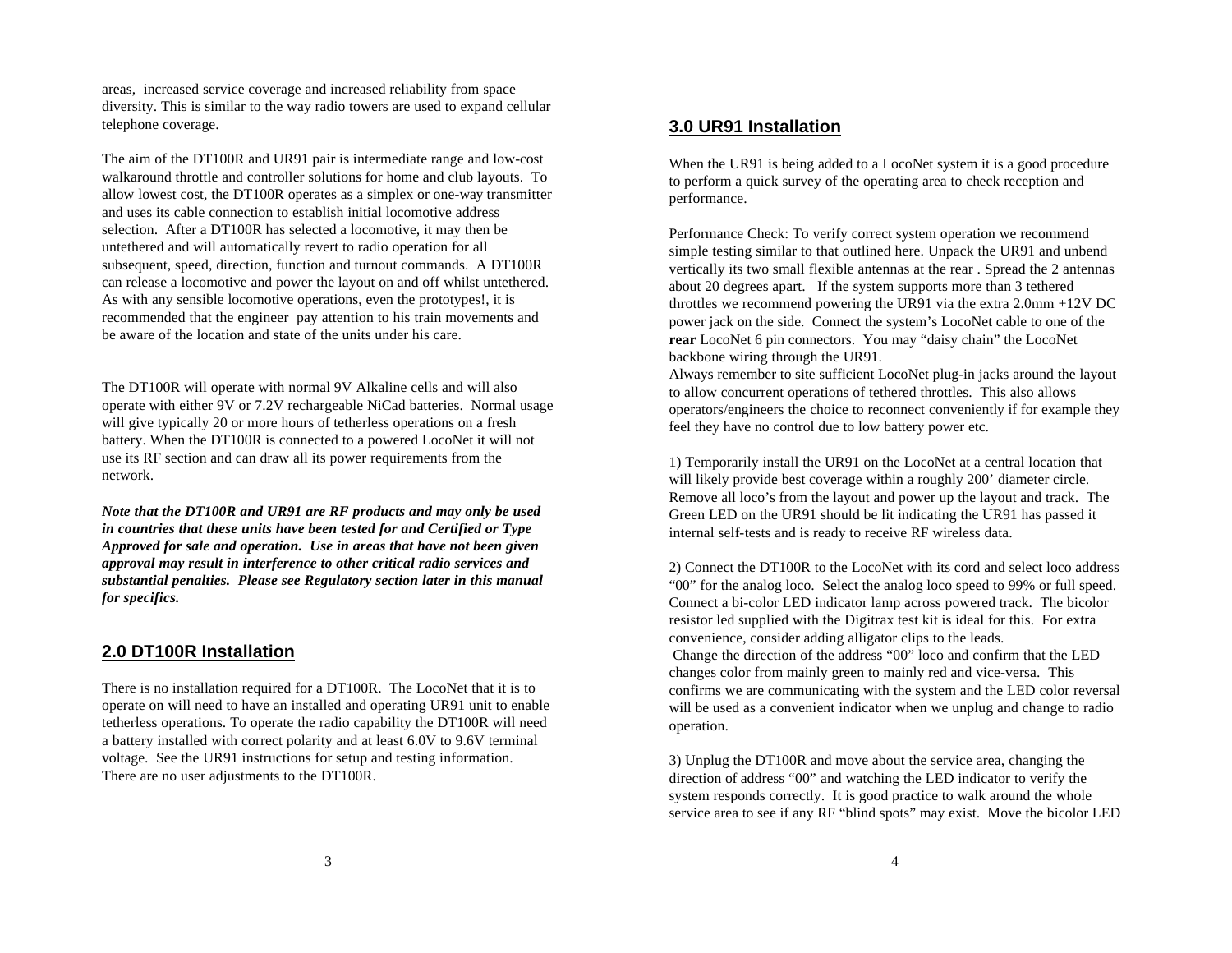as needed to maintain visibility. Slowly rotate in place at each test spot to check reception for various directions.

Most installations will show good reception and you may now continue to operate the system by affixing the UR91 in its final location. You should now be able to enjoy the benefits of untethered radio operations!

4) With a Chief based LocoNet, it may be easier to temporarily set the DCS100 Option Switch #41 to closed. This will make the DCS100 give a diagnostic "click" each time it receives a good LocoNet message. The red DCS100 "NET" led will also blink for a good LocoNet message seen. The sound indication may be easier to pick up in a larger layout area where the DCS100 may not be in view.

.

5) You could substitute a real Analog locomotive at address "00" instead of the indicator bicolor LED. Just keep the speed of the locomotive low so that if you appear to lose control you have time to react and plug back in the system. A digital decoder equipped loco may also be used by selecting the correct address when the DT100R is plugged in.

Resolving coverage issues: If you are not satisfied with the test reception, follow the steps in this section.

a) In some installations, wiring, metal plumbing and A/C ducting and other items may cause small areas of poor reception around the layout. This is typically due to the multipath reflections or echoes of the radio waves. With the UR91 these areas will be fairly limited within the service area or most typically may not exist. Moving about 6" to 12" in any direction or varying the orientation of the DT100R will typically overcome any dropouts. Finding a more central or different reception location for the UR91 may also allow the coverage pattern to be modified to be acceptable.

The best orientation to hold the DT100R in normal usage is about from about horizontal to 30 degrees upwards in a natural hand position about 12" out from your body. This gives best coverage and may help in a marginal area.

b) The small antennas on the UR91 may be adjusted from the natural vertical "V" orientation to horizontal towards the UR91 rear, in some installations. This allows stronger reception of horizontal polarisation that may be experienced in some cases, eg. in buildings with metal floors and roofs. It is best to evaluate each layout and adjust the system for best reception. It is hard to exactly predict the performance for any "typical" layout and surroundings. The UR91 antennas being nearly vertical and

spread about 20 degrees apart is a good compromise for most areas and coverage. Be sure not to bend the copper antenna wires too many times as this could lead to fracture. Changing the UR91 antennas will not lead to improved performance. Do not allow the UR91 antennas to connect to bare conductors or layout wiring. It is good practice to keep other wires below the antenna level and about 1-2 feet away from them.

c) If adjustment of UR91 location and antennas does not clear a stubborn dead spot or range problem consider adding a second UR91 spaced out to give good coverage to the problem area. This is the use of "space diversity". The UR91's are intelligent LocoNet agents and numerous units may be present on the same LocoNet system. They automatically co-operate over the LocoNet and you need perform no other action except plug in extra UR91's if they are beneficial. Note that the majority of layouts will work well with a single UR91.

d) Note that the DT100R shares the radio spectrum with other types of radio services and might sometimes experience transient interference. If interference persists then consider using the DT100R's in the tethered mode until the problem clears. You may turn off the DT100R radio option by modifying the Secondary Option code when first powering up with a battery. See the setup section. The modest range of the UR91 and the screening effect of most layout rooms provide some buffer from interference.

### **4.0 Operation of DT100R on a LocoNet**

When a DT100R is plugged into a working Loconet, it will verify that at least one UR91 is present and is at the correct band and frequency to allow successful operation. The DT100R will then assume the current Network ID that the UR91(s) are set to, and subsequently allow itself to revert to radio operation when it detects LocoNet disconnection.

## **4.1 LocoNet Connection**

On connection the DT100R LCD display will flash the radio status code "rA:0n" where the number "n" signifies the LocoNet ID being used by all UR91's on the system it has plugged into and will be identifying itself with. The display will then revert to normal DT100 tethered operation displays and actions. If the system does not have a UR91 or equivalent device, the DT100R display will flash up "r-:--" to show that it cannot operate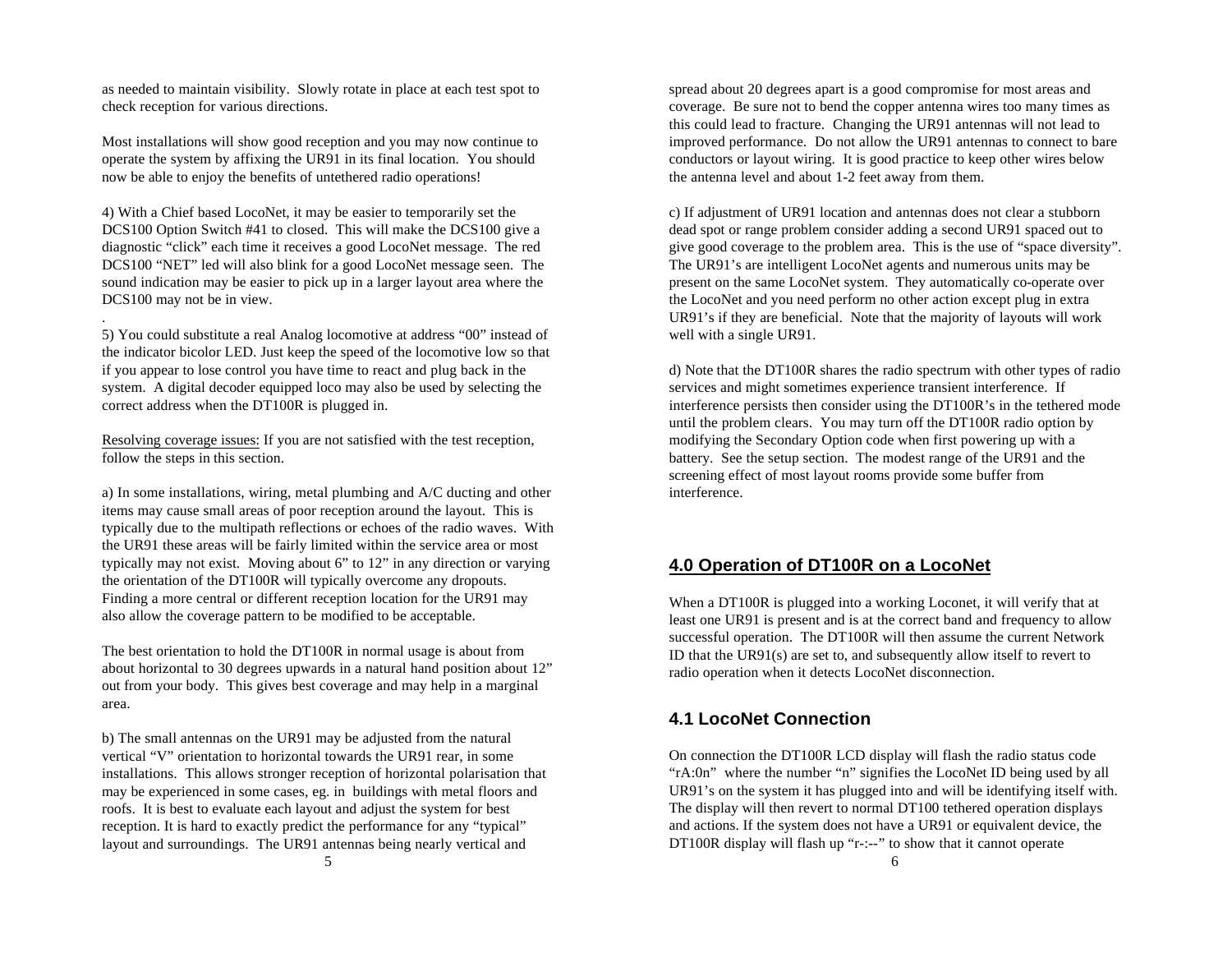tetherless on that system and thus not allow the radio to be active when untethered.

If an untethered DT100R with active throttles is plugged into a LocoNet with a different LocoNet ID than it is currently using, it will immediately clear its throttle settings and send no RF indication it has released any active throttles.

# **4.2 Display power down**

When the DT100R has connected to a LocoNet and received the LocoNet ID number it will allow tetherless operation of locomotives that have been selected into either throttle knob. If an untethered DT100R detects no user throttle activity for more than about 1 minute it will the enter power or battery conserve mode and display on the LCD the radio status code "rA:0n" until a throttle or key action restores normal activity and displays.

## **4.3 LocoNet ID change**

 In normal operations a DT100R will accept and use the LocoNet ID offered by the UR91(s) it may see when connected to the network. To allow a LocoNet to be changed to a different ID number, to allow for example 2 clubs to have layouts at the same show, the DT100R may be used to change the LocoNet ID number of one of the independent LocoNet systems.

To change a LocoNet ID number:

1) Disconnect a DT100R (with a battery in it) from the LocoNet that you wish to modify the ID of.

2) Press and hold down the  $\frac{1}{100}$  MODE/DISP key on the DT100R and then reconnect the unit to the LocoNet. This key being active upon reconnect enables the DT100R to be allowed to modify the system ID.

3) Release the  $\begin{bmatrix} \text{WOR} \\ \text{MSP} \end{bmatrix}$  MODE/DISP key. The DT100R will flash up the current radio status "r $\overline{A:0}$ n", where the "n" digit shows the current LocoNet ID. Use RIGHT HAND THROTTLE to change the ID digit "n" to that desired, in the range 0 to 7, and then press the  $\frac{3\pi}{6\pi}$  SEL/SET key to set the system to the new ID.

4) Be sure to reconnect any DT100R that is going to be used on this system back to the system so it can adopt the new ID number and be able to access the new system ID.

If you add a new UR91 to the system and are using a LocoNet ID other than the default value of 0, you need to resynchronize the ID's in all the UR91's following the outlined steps above with a new ID for the whole system

## **4.4 Locomotive release**

 When working untethered with an active throttle in the LCD display, if the  $\frac{38}{10}$  SEL/SET key is pressed the locomotive address will immediately be released as common in the system and that throttle will become inactive. To reselect this locomotive you will then need to reconnect to the LocoNet and reselect it.

# **4.5 Radio Override**

A value of "43" entered as the Secondary Option for a DT100R will disable the RF option. A value of "03" will re-enable the RF or radio option. This may be changed any time new batteries are installed and the DT100R initialized.

# **5.0 Regulatory-FCC Information**

Radio or TV Interference: (this information is MANDATED by the FCC) This equipment has been tested and found to comply with the limits for a Class B digital device, pursuant to part 15 of the FCC rules. These limits are designed to provide reasonable protection against harmful interference in a residential environment. This equipment generates, uses and can radiate radio frequency energy and, if not installed and used in accordance with the instruction manual, may cause harmful interference to radio communications. However, there is no guarantee that interference will not occur in a particular installation. If this equipment does cause harmful interference to radio or television reception, which can be determined by turning the equipment off and on, the user is encouraged to try to correct the interference by one or more of the following measures:

-Reorient or relocate the receiving antenna.

-Increase the separation between the equipment and the receiver.

-Connect the equipment into an outlet on a circuit different form that to which the receiver is connected.

-Consult the dealer or an experienced radio/TV technician for help. Note that any modifications to the equipment not expressly approved by Digitrax voids the user's authority to operate under and be in compliance with CFR 47 rules, as administered by the Federal Communication